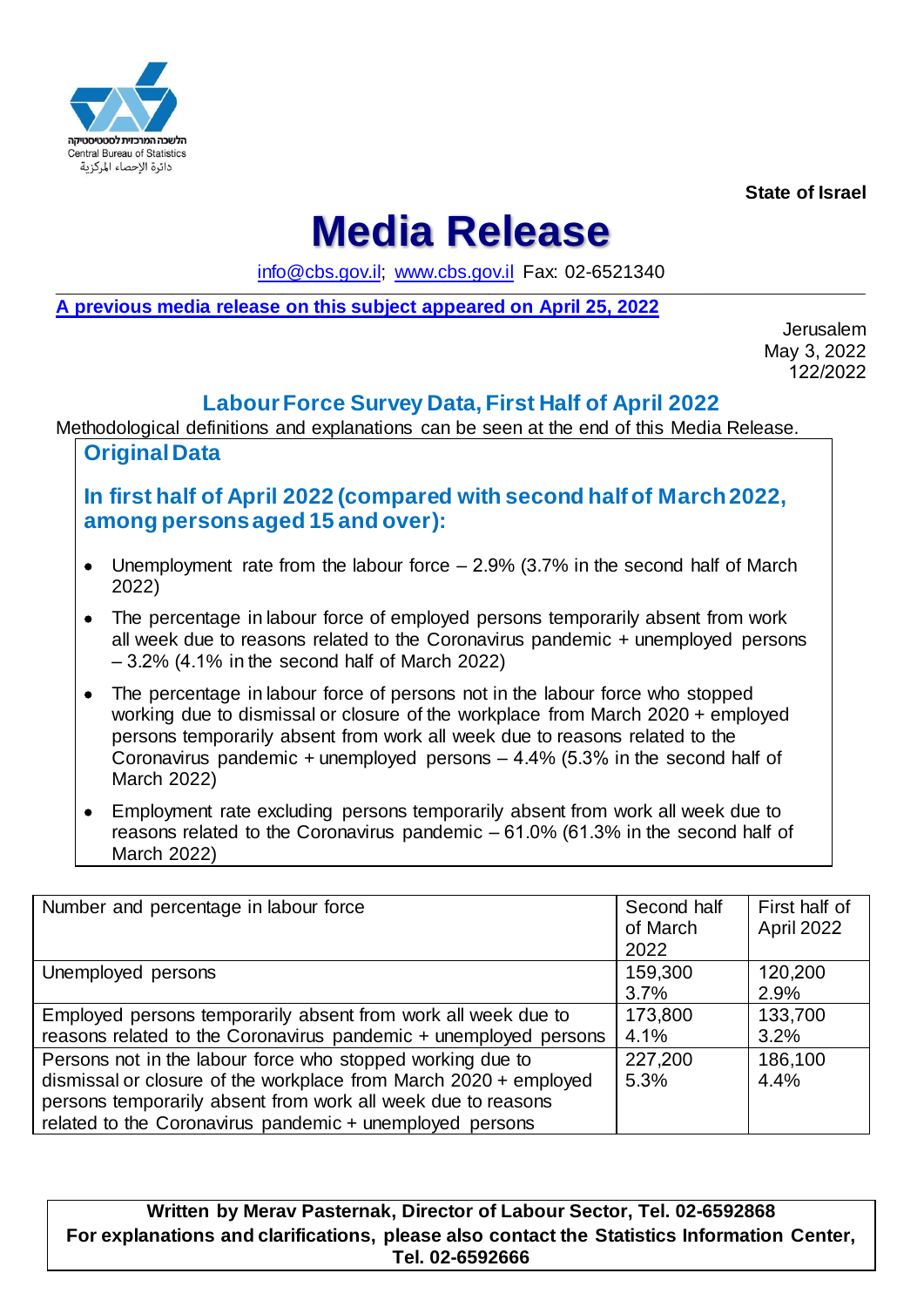# **LabourForce Characteristics in the First Half of April 2022 - Original Data Persons aged 15 and over**

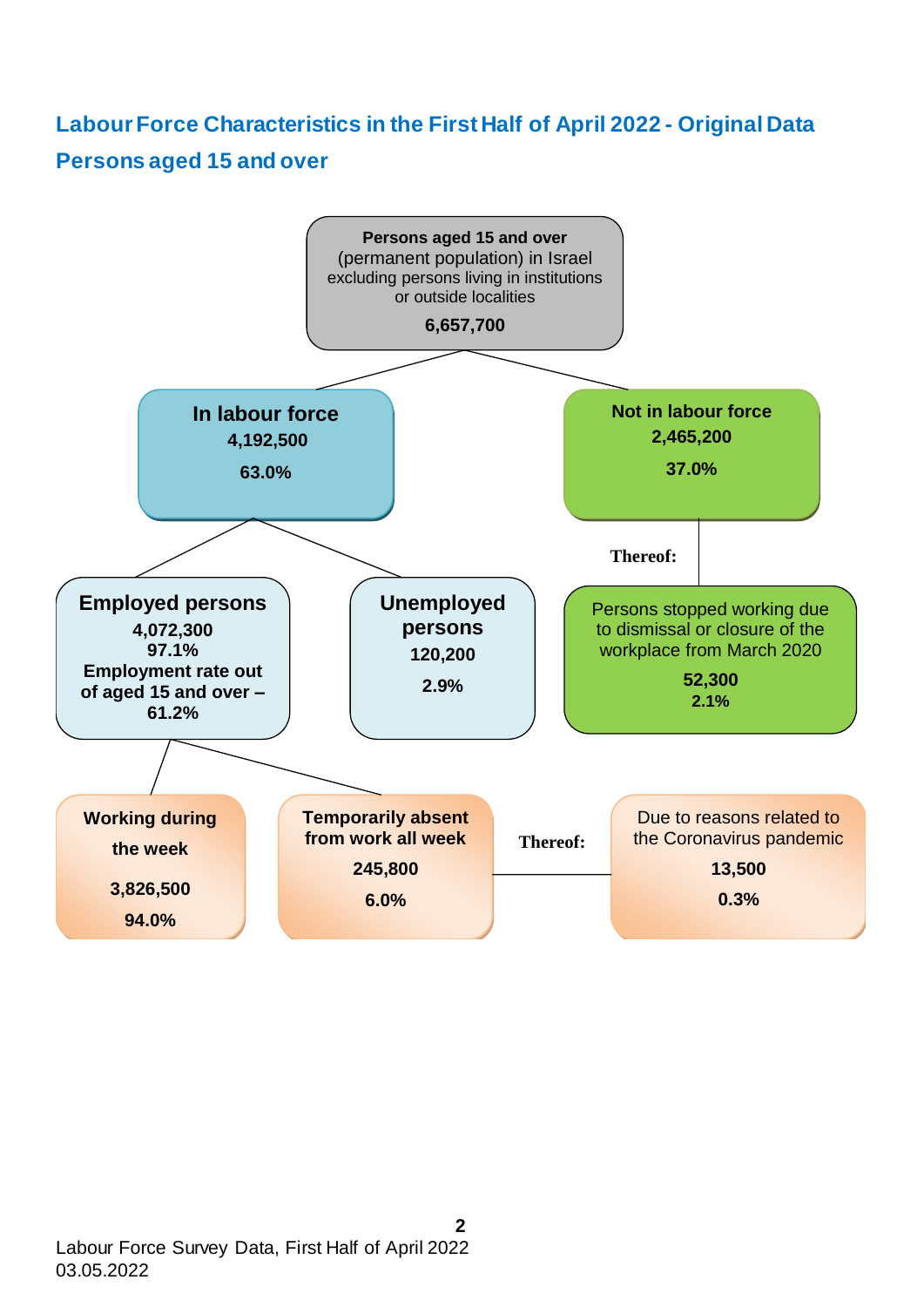



Labour Force Survey Data, First Half of April 2022 03.05.2022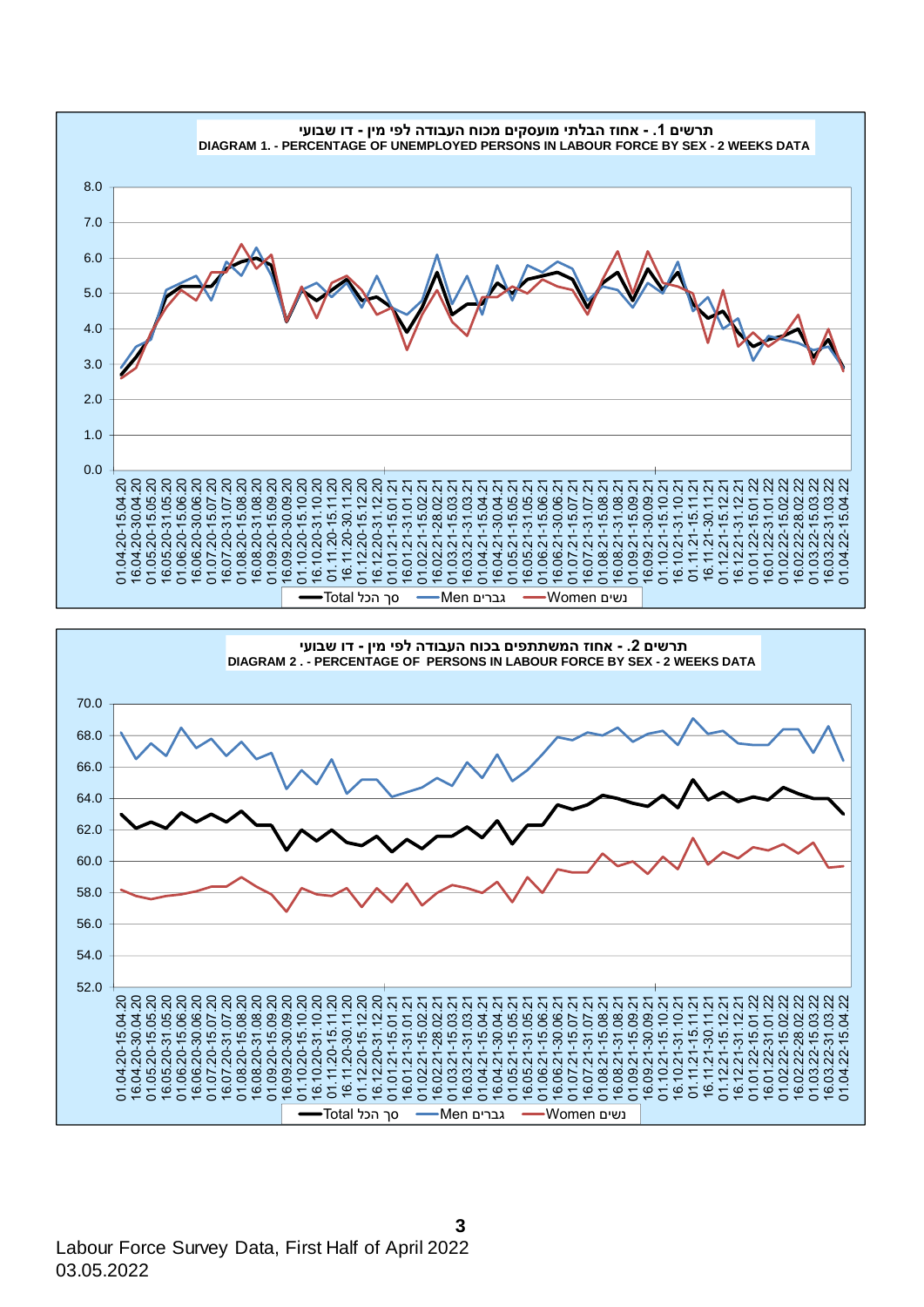



Labour Force Survey Data, First Half of April 2022 03.05.2022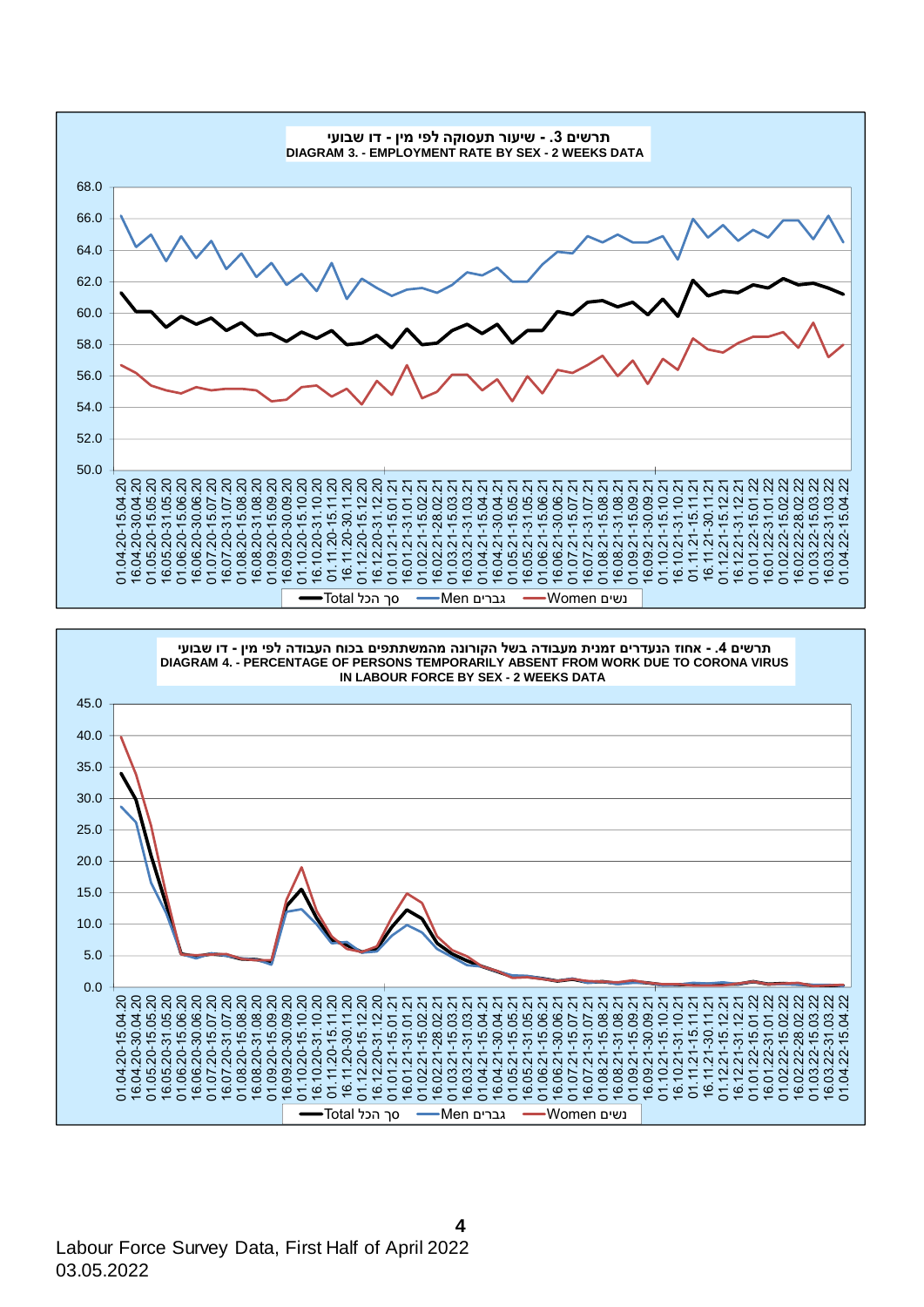### **Definitions and Methodological Explanations**

The Labour Force Survey is the main source of information regarding the labour force in Israel, and is conducted by the Central Bureau of Statistics on an ongoing basis. In the first half of April 2022, approximately 7,500 persons aged 15 and over have been interviewed on an ongoing basis. In the second half of March 2022, approximately 8,600 persons aged 15 and over have been interviewed on an ongoing basis. The survey population includes the permanent population of Israel, as well as tourists and temporary residents living in Israel continuously for more than one year. The survey follows the development of the labour force in Israel, its size and characteristics, the extent of unemployment, etc.

Detailed definitions of labour force characteristics can be found on the internet site at ["Topics:](https://www.cbs.gov.il/he/publications/DocLib/saka_def18/DEFINITIONS,%20CLASSIFICATIONS%20AND%20EXPLANATIONS%202018.pdf)  [Labour market"](https://www.cbs.gov.il/he/publications/DocLib/saka_def18/DEFINITIONS,%20CLASSIFICATIONS%20AND%20EXPLANATIONS%202018.pdf).

The definitions of groups relevant to this Media Release are as follows:

- 1. **Unemployed persons**: Persons aged 15 and over who did not work at all during the determinant week (even for one hour) and do not have work from which they were absent the entire determinant week, who actively sought work during the four weeks preceding the interview and were available to work during the determinant week.
- 2. **Employed persons temporarily absent from work due to reasons related to the Coronavirus pandemic:** Employed persons aged 15 and over who were temporarily absent from work all week due to reduced workload, work stoppage and those who indicated in the response "Other" that they were absent due to the Coronavirus pandemic. This includes employees who are on unpaid leave, if their return to the same employer is guaranteed, and excludes persons in isolation who are considered absent from work due to illness.
- 3. **Non-participants in the labour force who stopped working due to dismissal or closure of the workplace from March 2020**: Persons aged 15 and over who did not work in the determinant week, and do not have work from which they were absent the entire determinant week and had not actively sought work during the four weeks preceding the interview and were dismissed from their work from March 2020.

**The percentage of the labour force of the three groups together** is calculated from the labour force with the addition of the third group to the labour force.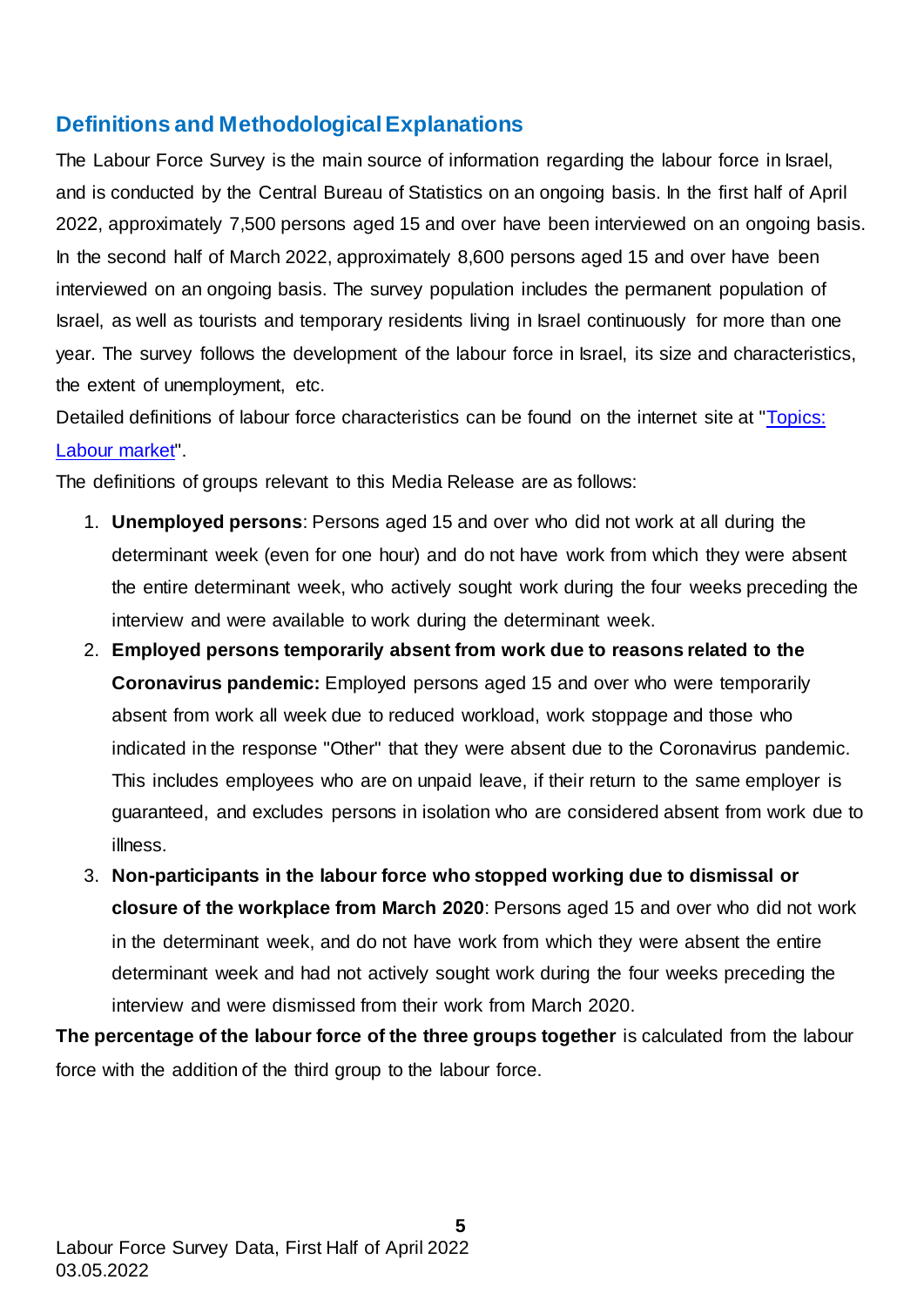- 4. **Employed persons excluding temporarily absent from work all week due to reasons related to the Coronavirus pandemic:** Employed persons aged 15 and over excluding those who were temporarily absent from work all week due to reasons related to the Coronavirus pandemic (see definition in paragraph 2 above).
- 5. **Employment rate excluding temporarily absent from work all week due to reasons related to the Coronavirus pandemic:** Calculated as percent of employed persons excluding temporarily absent from work all week due to reasons related to the Coronavirus pandemic of total persons aged 15 and over.

The coronavirus crisis has affected work processes in the Labour Force Survey. The following is a breakdown of the problems and descriptions of how to handle them methodologically. A detailed methodology of the survey can be found on the internet site at **"**[Topics: Labour](https://www.cbs.gov.il/he/publications/DocLib/saka_def18/METHODS%202018.pdf)  [market](https://www.cbs.gov.il/he/publications/DocLib/saka_def18/METHODS%202018.pdf)**"**.

### Data collection:

From mid-March 2020, in-person interviews could not be conducted. Therefore, all interviews as of mid-March were conducted by telephone. From June 2021, in-person interviews were conducted again. As of mid-December 2021 all interviews are conducted again by telephone. From March 2022, in-person interviews were conducted again.

### Data processing:

According to the survey definitions (which correspond to international definitions of the International Labour Organization), the majority of employees who were put on vacation without pay beginning from March 2020 are considered to be employed persons temporarily absent from work. Therefore, the impact of the coronavirus crisis on labour force characteristics is mainly reflected in the following three data series: Employed persons temporarily absent from work all week, Employed persons absent from work part of week, and Employed persons who worked full time during the determinant week.

Bi-weekly estimates are based on current samples only. In order to obtain bi-weekly estimates, weighting coefficients were calculated for all respondents over a two-week period. Weighting coefficients were calculated for approximately 400 cells that were defined by geographic, sex and age groups and were obtained by dividing the size of the survey population in the cell by the number of respondents in it. Additionally, the calculation method of the bi-weekly estimates differs from the calculation method of the monthly estimates in that it also does not rely on the labour